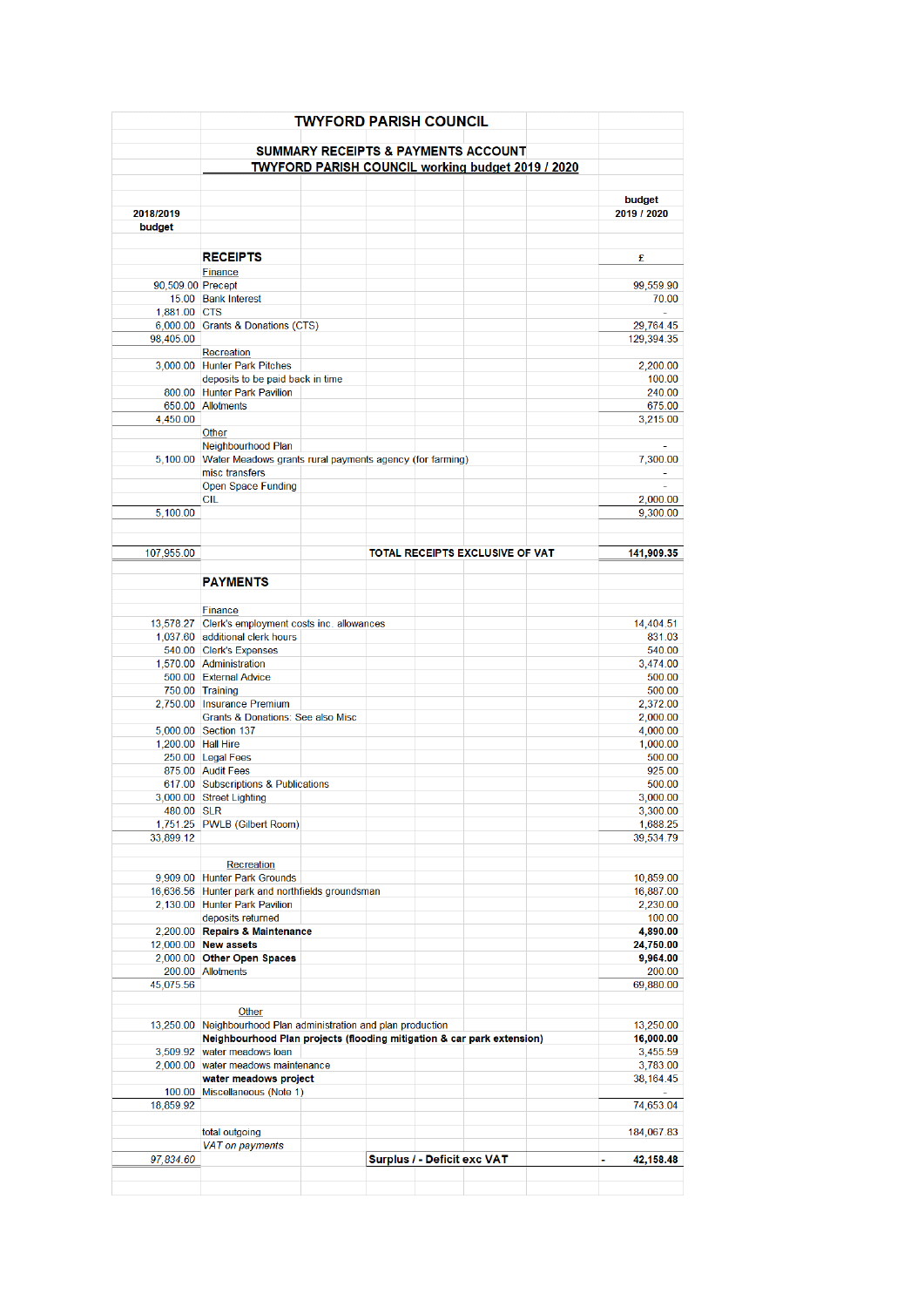|  | <b>Projects</b>                                                                                        |        |  |                                                             |                        |                      |  |  |  |  |
|--|--------------------------------------------------------------------------------------------------------|--------|--|-------------------------------------------------------------|------------------------|----------------------|--|--|--|--|
|  | All projects are estimations only, and only reflect TPC contribution - NOT total project cost - grants |        |  |                                                             |                        |                      |  |  |  |  |
|  |                                                                                                        |        |  | / loans to be applied for to make up the total project cost |                        |                      |  |  |  |  |
|  | 16,000.00 Village projects INCLUDED in the budget                                                      |        |  |                                                             |                        |                      |  |  |  |  |
|  | flooding                                                                                               |        |  |                                                             |                        | 15,000.00            |  |  |  |  |
|  | car park extension                                                                                     |        |  |                                                             |                        | 1,000.00             |  |  |  |  |
|  | Water Meadows Lock project                                                                             |        |  |                                                             |                        | 38,164.45            |  |  |  |  |
|  | pavilion refurb (£2.5k moved to pavilion maintenance)                                                  |        |  |                                                             |                        |                      |  |  |  |  |
|  | Northfields play equipment tidy up                                                                     |        |  |                                                             |                        |                      |  |  |  |  |
|  | basketball refurb (£20,000 in budget new assets)                                                       |        |  |                                                             |                        |                      |  |  |  |  |
|  | footpath no 12 tarmac                                                                                  |        |  |                                                             |                        |                      |  |  |  |  |
|  | hp play equip and bus plan (£2k in new asset budget line)                                              |        |  |                                                             |                        | 7,000.00<br>2,000.00 |  |  |  |  |
|  | long term projects NOT included in the budget                                                          |        |  |                                                             |                        |                      |  |  |  |  |
|  | parish hall extension (2018-2019)                                                                      |        |  |                                                             |                        |                      |  |  |  |  |
|  |                                                                                                        |        |  |                                                             |                        |                      |  |  |  |  |
|  | traffic management in village centre (2018-2019)                                                       |        |  |                                                             |                        |                      |  |  |  |  |
|  | Finches Lane / Norris Bridge / Shawford Road (2019/2020)                                               |        |  |                                                             |                        |                      |  |  |  |  |
|  | Northfileds play equipment replacement                                                                 |        |  |                                                             |                        |                      |  |  |  |  |
|  | pavilion continued refurb                                                                              |        |  |                                                             |                        |                      |  |  |  |  |
|  | HP storage containers                                                                                  |        |  |                                                             |                        |                      |  |  |  |  |
|  | lighting and security at pavilion                                                                      |        |  |                                                             |                        |                      |  |  |  |  |
|  | community orchard                                                                                      |        |  |                                                             |                        |                      |  |  |  |  |
|  | super map of village                                                                                   |        |  |                                                             |                        |                      |  |  |  |  |
|  | <b>Total spent on projects</b>                                                                         |        |  |                                                             |                        |                      |  |  |  |  |
|  | Cash in bank as at 31.03.2019                                                                          |        |  |                                                             |                        |                      |  |  |  |  |
|  |                                                                                                        |        |  |                                                             |                        | 130,662.00           |  |  |  |  |
|  |                                                                                                        |        |  |                                                             |                        |                      |  |  |  |  |
|  | allocated reserves to be carried forward to projects<br>Play equipment carried over from 2016/2017     |        |  |                                                             |                        |                      |  |  |  |  |
|  | Play equipment 2017/2018 unspent                                                                       |        |  |                                                             |                        | 10,000<br>9,500      |  |  |  |  |
|  | Play ground equipment from 2018/2019                                                                   |        |  |                                                             |                        | 10,650               |  |  |  |  |
|  | NP flooding project budget 2018 / 2019 for MB final invoice received March 2019                        |        |  |                                                             |                        |                      |  |  |  |  |
|  | March 2018 Section 137 - Tennis court resurface                                                        |        |  |                                                             |                        |                      |  |  |  |  |
|  | <b>Sub Total</b>                                                                                       |        |  |                                                             |                        | 35,551               |  |  |  |  |
|  | Reserves to be maintained                                                                              |        |  |                                                             |                        |                      |  |  |  |  |
|  | Election costs (FPC Minute 205/18)                                                                     |        |  |                                                             |                        |                      |  |  |  |  |
|  | Held on behalf of TIW                                                                                  |        |  |                                                             |                        | 1,588                |  |  |  |  |
|  | Untouchable reserves                                                                                   |        |  |                                                             |                        | 20,000               |  |  |  |  |
|  | <b>TIW funds held</b>                                                                                  |        |  |                                                             |                        | 1,111                |  |  |  |  |
|  | Section 137 approved in 2017/2018, not yet paid - church bells<br>sub total                            |        |  |                                                             |                        | 1,000<br>25,299      |  |  |  |  |
|  |                                                                                                        |        |  |                                                             |                        |                      |  |  |  |  |
|  | left in bank at end of 2019 / 2020 (bank balance as at 31.03.2019 minus deficit from 2019              | 88,504 |  |                                                             |                        |                      |  |  |  |  |
|  | surplus / deficit                                                                                      |        |  | $-42,158.48$                                                |                        |                      |  |  |  |  |
|  | bank balance                                                                                           |        |  | 130,662.00                                                  | 88,503.52              |                      |  |  |  |  |
|  | total incoming                                                                                         |        |  | 141,909.35                                                  |                        |                      |  |  |  |  |
|  | total outgoing                                                                                         |        |  | 184,067.83                                                  |                        |                      |  |  |  |  |
|  | estimated cash in bank at end of 2019 / 2020                                                           |        |  |                                                             | 88,503.52              |                      |  |  |  |  |
|  |                                                                                                        |        |  |                                                             |                        |                      |  |  |  |  |
|  | Plan for expenditure of cash for future years 2020 - 2024                                              |        |  |                                                             |                        |                      |  |  |  |  |
|  | <b>Reserves to be maintained</b><br>Neighbourhood plan projects                                        |        |  | 25,299<br>$147,000.00$ -                                    | 63,204.75<br>83,795.25 |                      |  |  |  |  |
|  | 5 year plan projects                                                                                   |        |  | $67,000.00$ -                                               | 150,795.25             |                      |  |  |  |  |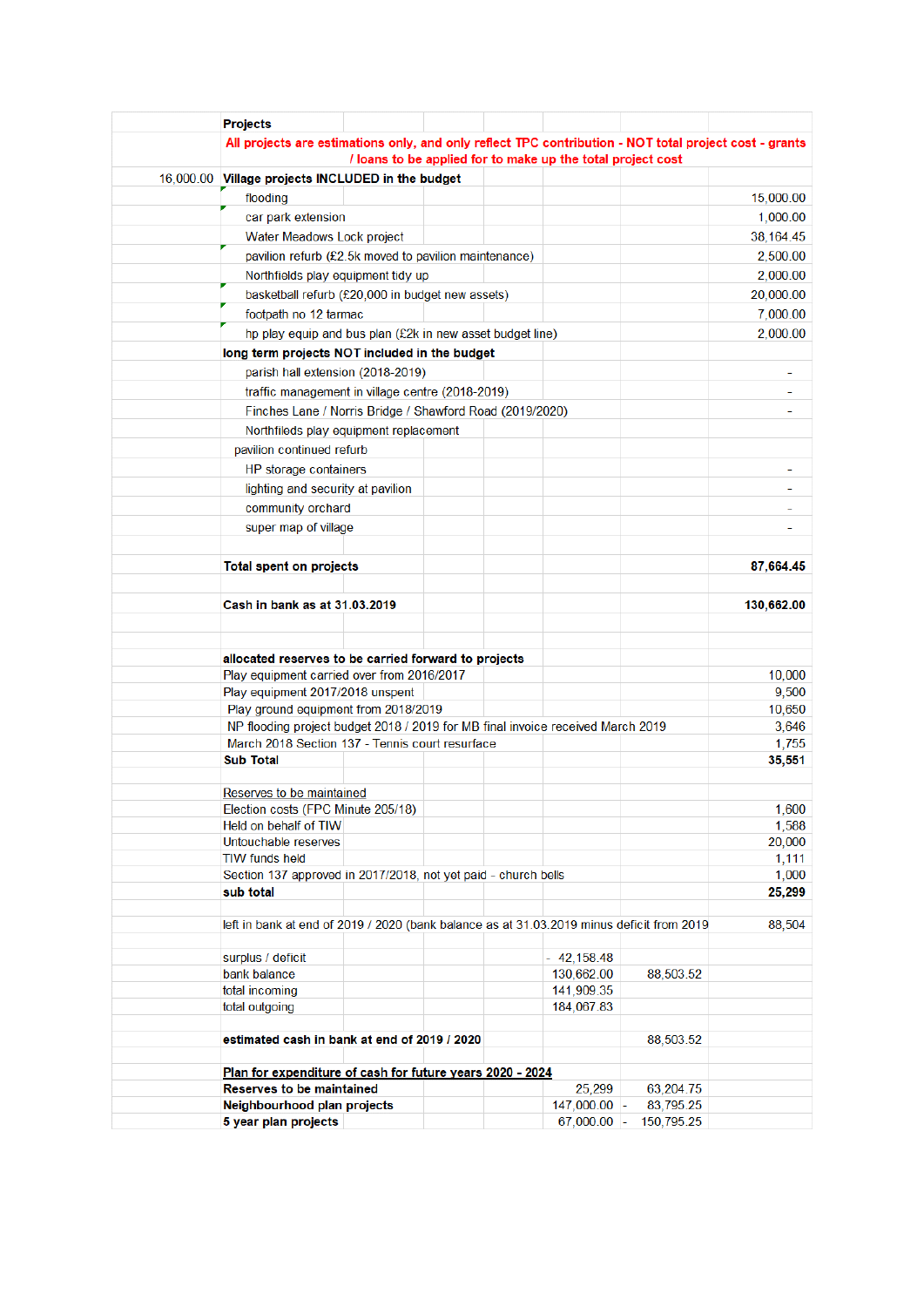## 18.04.2019 INCREASE IN TWYFORD'S PRECEPT

Householders may have noticed on receiving their annual Council Tax Bills that Twyford's village precept increased 10% this coming year, whereas most other increases, apart from the Police and Crime Commissioner, were kept in low single digit figures. The precept is the money the Parish Council receives from village householders via Winchester City Council to enable it to conduct its business. Precept money covers about 75% of the Parish Council's annual income and is supplemented by whatever grants and donations the Council manages to attract to assist the funding of work and projects to be undertaken during the course of the year.

For some time now the Parish Council has found it increasingly difficult to attract supplementary funding from the County and the City Councils as their budgets have been stretched. This has meant the Parish Council has had to use more of its precept money to do renovations or make improvements to village amenities and infrastructure. Consequently decisions need to be made about what things it can undertake and what it needs to put off until sufficient money is available. This is unsatisfactory and to arrest this process, the Parish Council decided towards the end of last year to plan more methodically for capital expenditure items and set about drawing up a 5 Year Plan listing a number of projects it would like to do and set them in order of priority. The funding of these projects will have to be met primarily out of precept money assisted by any grants that can be obtained. To meet these costs, the establishment of a sinking fund is necessary which is best enabled through increasing village contributions and ring fencing the additional income. Being a 5 Year Plan, similar increases may occur for the next few years, but every endeavour will be made to reduce the impact on village householders through seeking grants and donations from various bodies to offset the costs of these projects.

To return to the increase in the precept, whilst 10% appears to be a significant rise, the actual monetary increase lies within an additional £10 - £20 per annum per property depending on its band rating. However the collective result is a further £9000 to put to good use for the benefit of village.

The following are the projects that the Parish Council has included in their 5 Year Plan. Suggestions have come from members of Parish Council and the public. Further suggestions from village residents are always welcome.

The 5 year Plan priorities were identified as:

- Flood mitigation
- Village car park extension
- Parish hall extension and refurb
- Traffic management in village centre